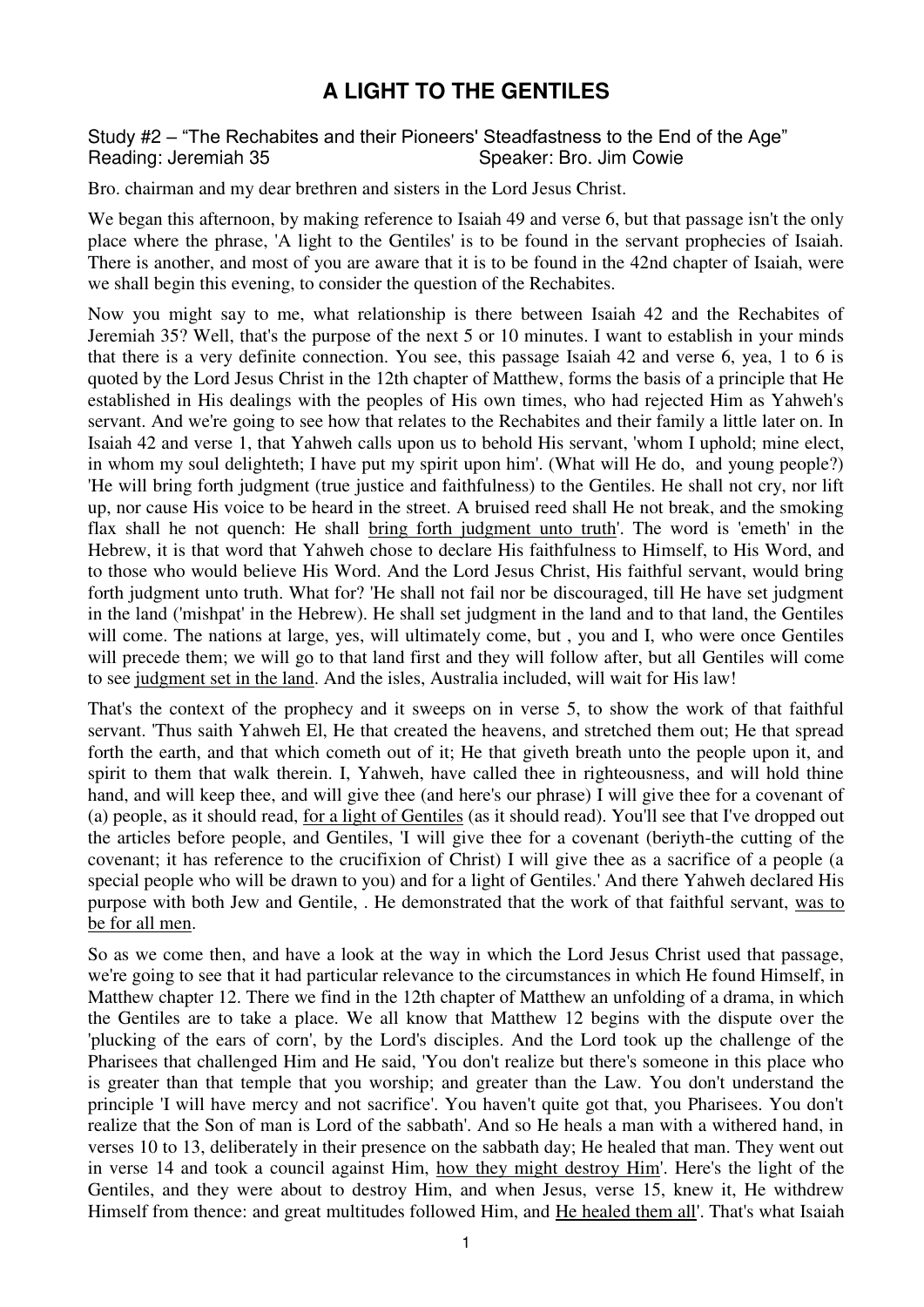42 was all about; He would bind and heal and He would open the eyes of the blind; He will be a light for the Gentiles and it sweeps on in Isaiah to say, 'that He'd open the eyes of the blind, and release the prisoners from the prison, and give them light to see the way'.

And so He charged them, verse 16, that they should not make Him known' (because He was not accepted in Israel, but He would be accepted by the Gentiles). Hence verse 17, 'That it might be fulfilled which was spoken by Isaiah the prophet, saying, ........... (and there you have Isaiah 42 verses 1 to 4.) And twice, in verse 18 and again in verse 21, the word 'Gentiles' is prominent in that quotation, 'In His name shall the Gentiles trust'. And then we have the healing of the blind and dumb man, followed by that dreadful judgment upon those who accused Him of using the power of Beelzebub to heal. There would be no forgiveness for that sin, He said, and in the day of judgment, men would have to account for the words they spoke, in blasphemy against the Holy Spirit, which they saw openly manifested by His hands. They would have to give account of every word that they spoke against it, and the Pharisees spoke many. But then the Lord brings out His witnesses against His own people who had rejected Him, and who were taking council to destroy Him.

And so in verse 38 we read, 'That certain of the scribes and of the Pharisees answered, saying, Master, we would see a sign from thee' (they would believe a sign but He'd already given them two in this chapter and they didn't believe it) They wouldn't believe a sign, because they wouldn't believe a word; and it's a principle of truth that men are not motivated into the kingdom of God by signs. If signs were going to get us into the kingdom, and I mean signs exclusively, then people would not be leaving the truth! Would they? If it was signs that we need to keep us in a straight line, and to make us to do battle day by day with the three giants that are in our nature, then we couldn't get anymore than what we've been given, and people would not have given up the fight in their minds, as I know some have! It's not signs that we need to motivate us into the kingdom, it's faith! And you only get faith from the Word, and to get faith you must believe a report!

And they asked for a sign, and He said, 'An adulterous generation seeks a sign, but you'll get none but from the prophet who God sent to the Gentiles. The only prophet of the Old Testament who came from Galilee, who came from a town, Gath-hepher that was three miles from Nazareth where Jesus would have walked in the days of His youth. His name was Jonas, and when He went to the Gentiles, they responded; they saw no signs, but He says in verse 41, 'That the men of Nineveh shall rise in judgment with this generation, and they shall condemn it'; they shall be witnesses against you because they responded to the preaching of Jonah, and a greater than Jonah is here'. They had no signs, all they heard were words, and they responded for a time.

'The queen of the south, verse 42, shall rise up in the judgment (as a witness against this generation) because she heard the preaching of Solomon' (no signs were given) and she believed what she heard'. , what the Lord has done in this chapter is to take Isaiah 42, the servant prophecy, which He knew spoke of His work, and to show how that He would be rejected by His own people, and by necessity, would have to go to the Gentiles. He understood that, as we shall see, God willing, on Monday morning; He understood that perfectly, and He demonstrates by His use of Gentile witnesses, who He said would rise in condemnation of His own generation in the day of judgment. And you might say to me, Well, where's the connection with the Rechabites? Just hang on a moment, let's just establish this particular point, and you'll see a remarkable connection between what the Lord does here and what is done by Yahweh through the prophet Jeremiah, in Jeremiah 34 and 35.

Let's just take one more example, we could multiply these. Have a look at Luke chapter 4; I want you to look very carefully at the page of your bible as we read Luke 4. We're all familiar with it, we know that this was the time of the Lord's temptation from which He returned victorious. He came into Galilee in verse 14, in the 'power of the spirit and His fame went throughout all the region; He taught in their synagogues being glorified of all until He got to Nazareth, where He was brought up. Verse 16, 'And He came to Nazareth, where He had been brought up: and as His custom was, He went into the synagogue on the sabbath day, and stood up for to read. And there was delivered unto Him a book of the prophet Isaiah. And when He had opened the book, He found the place (Isaiah 61 verses 1 and 2 which he quotes) The Spirit of Yahweh is upon Me, because He hath anointed Me to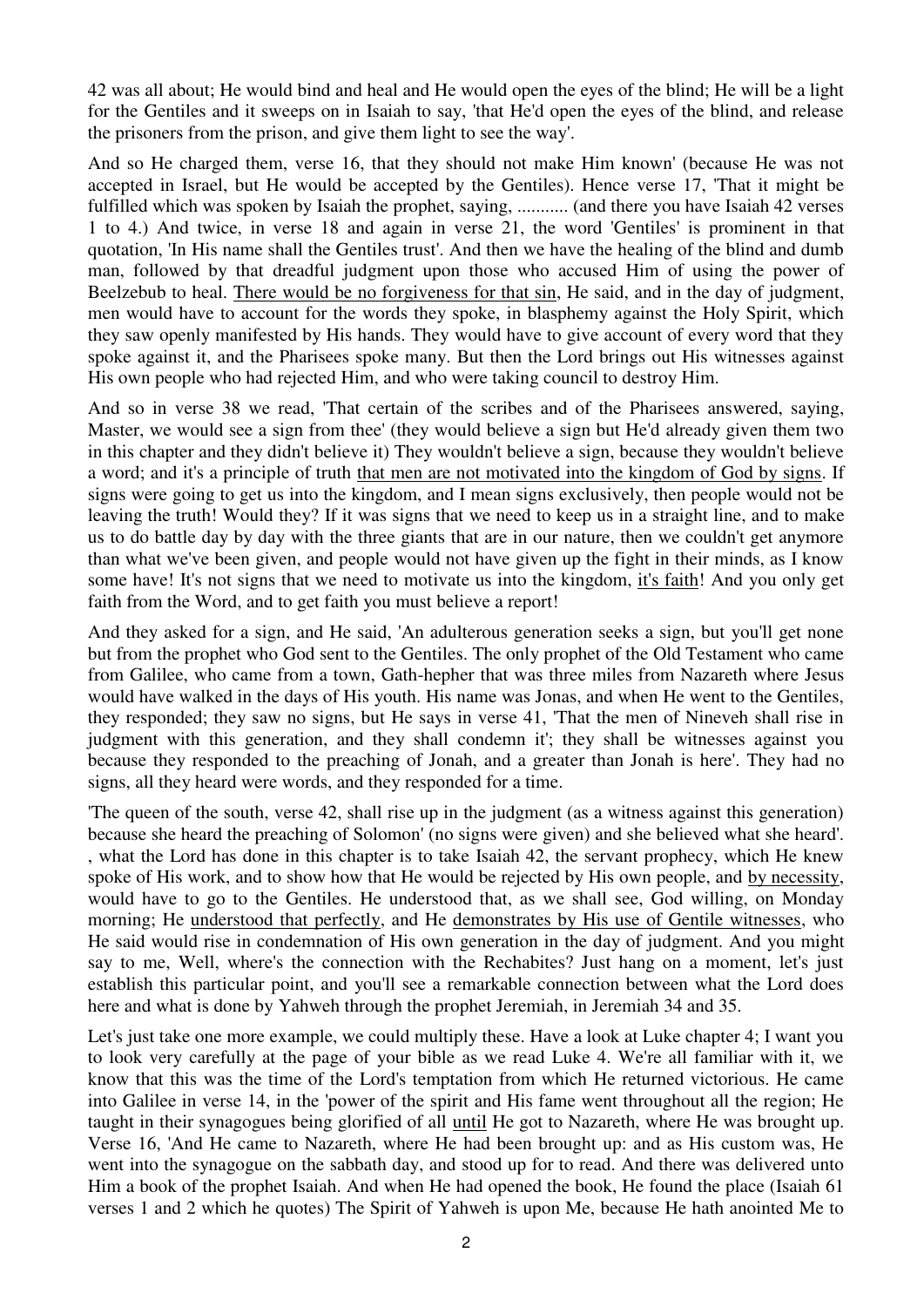(look at the page, and start underlining now) to preach, (the word preach 'caruso' in the Greek means to be a herald, 'to proclaim' 'to publicly announce something'; it doesn't have quite the same connotation that we put upon 'preaching', rather a public proclamation) He would proclaim something. What would He proclaim? 'He would preach the gospel to the poor (and there were none poorer in Israel than the Rechabites as we shall see) and He hath sent Me (not to heal the broken hearted, that phrase can be crossed out because it's not there) He hath sent Me to preach deliverance to the captives and recovering of sight to the blind, to set at liberty them that are bruised, to preach the acceptable year of Yahweh.' Now, do you have the point? What the Lord was saying to the people that gathered together in the synagogue of Nazareth was that, it was no good Him doing signs, as they were about to ask Him, (and He anticipated that question), because they were not ready to believe in their heart. And men are not changed for the kingdom by signs! You can have all the signs in the world, and it won't get you into the kingdom, unless you're prepared to believe a report! And that people were not ready to believe a report.

So He goes on (look very carefully at verses 20 to 22). 'He closed the book, and He gave it again to the minister, and sat down. And the eyes of all them that were in the synagogue were fastened on Him.' (Can you imagine it? Every single eye was set upon the Lord). 'And He began to say unto them (look at these words) This day is this scripture fulfilled in your EARS' (He could have said 'eyes' couldn't He?) This scripture that I've just quoted to you about 'preaching' is fulfilled in your EARS.

Verse 22, 'And all bare Him witness, and wondered at the gracious words which proceeded out of His mouth. And they said, Is not this Joseph's son?' They didn't believe the words that came from His mouth, but they wondered at the power of those words; they wondered at the boldness of them; the claims that were made, and He anticipates them and said, 'Ye will surely say, Physician, heal thyself: (give us a sign, do something here in this synagogue; we've heard about your works elsewhere; do a sign here! and then we'll believe that you're not just Joseph's son but someone else's son as well! Maybe even David's son).

And He said verse 24, 'Verily I say unto you, No prophet is accepted in his own country. But I tell you of a truth, (who does He bring out as a witness against His own people? The people of Nazareth, who would not accept His words, who does He bring forth as a witness, ? Look at the page, verse 25) 'There were many widows in the days of Elijah, when the heaven was shut up three years and six months, but unto none of them was Elijah sent, but unto a Gentile at Zarephath. There were many lepers in Israel in those times (he could have had many signs) had Elisha in the nation, that stood at his feet; no, but unto none of those was he sent, but to Naaman the Syrian'. WHY, ? did God send Elijah to Zarephath and Elisha to Naaman or vise versa? It was because they believed the report. They had heard with their ears the proclamation of the acceptable year of Yahweh, and they believed it and their lives were changed forever by that! They didn't see any signs; they heard about it! Now there was the contrast and out come the Gentile witnesses against God's own people.

Let's go back to Jeremiah 34 and 35; we've got our foundation, now we can build on it. I'll guarantee that there's not a person in this hall that hasn't heard an exhortation about Jeremiah 35 and the Rechabites! It is one of those very fruitful grounds for exhortation, and we ought to be hearing exhortations about it quite frequently. We need it in these last days! but I'll tell you something as well, I've heard exhortations and I've given them before on this particular chapter, but I didn't really know why it was there! I knew what I was saying, but not why it was there? And do you know what? if it wasn't for Jeremiah 34, it is possible, that Jeremiah 35 might never have been there! You say to me, How do you know that? Well, have a look at it!

Jeremiah 35 begins with these words, 'The word which came unto Jeremiah from Yahweh in the days of Jehoiakim the son of Josiah king of Judah, saying' (then we have the story about the Rechabites). Them being offered wine and refusing, and so on. But do you know what? Jeremiah 35 is not in chronological order. It talks about the days of Jehoiakim the son of Josiah, and if you turn back one page in your bible to the beginning of chapter 34, you read in verse 1, 'The word which came unto Jeremiah from Yahweh, when Nebuchadnezzar king of Babylon, and all his army, and all the kingdoms of the earth of his dominion, and all the people fought against Jerusalem, and against all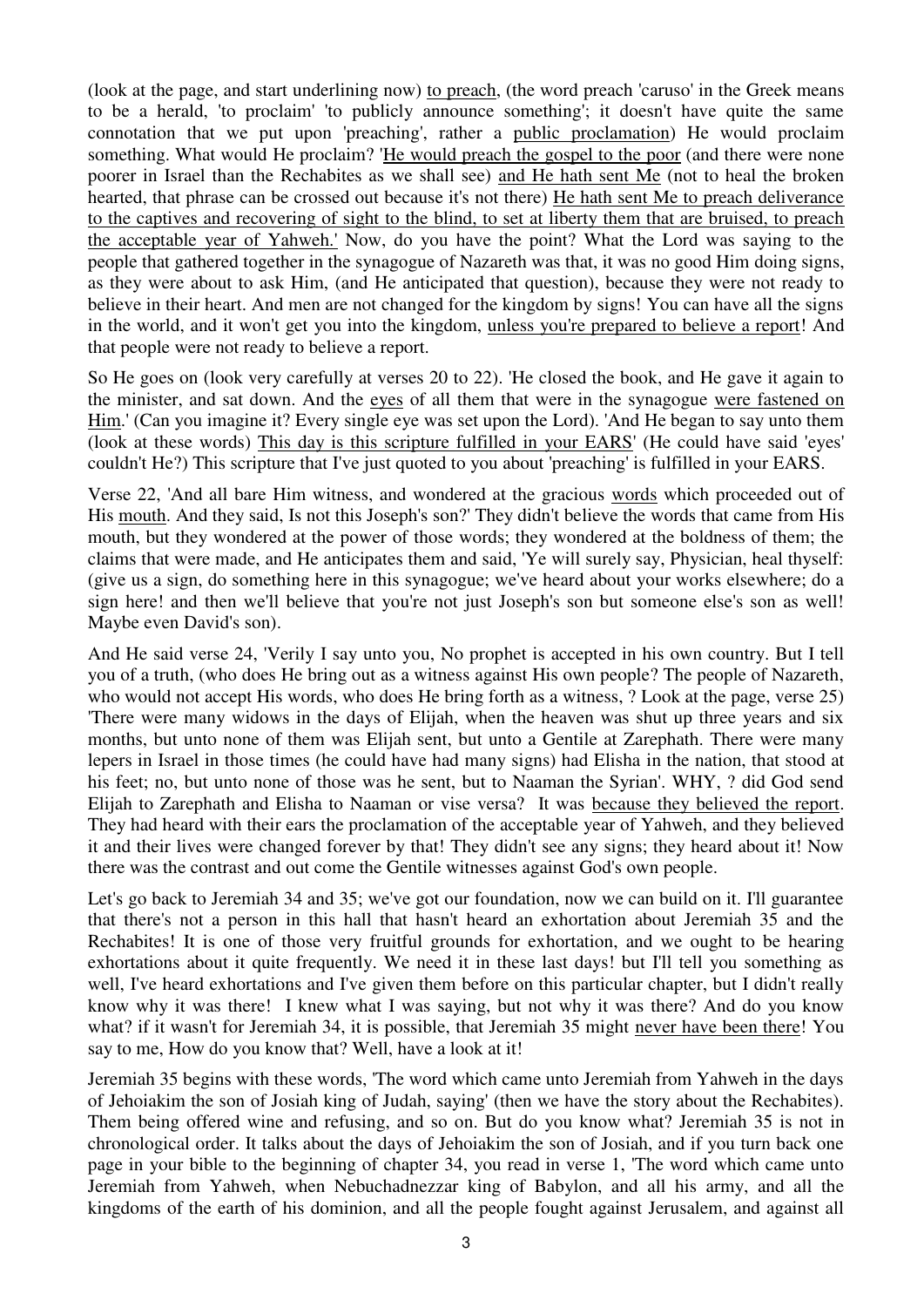the cities thereof, saying', and Jeremiah goes on to talk about what was happening in Judah at that time. Now those of you who are quick of mind, or who have done some study on the times of the kings, will know that Nebuchadnezzar came in the days of Zedekiah. The proof of that is in verse 2 for instance, 'Thus saith Yahweh, the God of Israel: Go and speak to Zedekiah king of Judah (he was the last king of Judah) and he was removed in the year 586 B.C. this is a couple of years before that event. But chapter 35, was all about the days of Jehoiakim, and verse 1 is addressed to king Johoiakim; now he reigned some 12 or 15 years before Zedekiah. So really if you're going to be strictly chronological in the placement of these chapters, you should put chapter 35 somewhere well before chapter 34. Now why has God put them that why? Why has He dismissed the chronological order, and said, well, I want to put them in this way?

Well, there's a reason for it! And as I said, if it was not for chapter 34, we might not even have chapter 35. We might never have known about the faithfulness of the Rechabites, and the exhortations might never had been given, that have been given. But it is there and it's there for a reason. Let's examine that reason. Well, what is chapter 34 all about? Let's see if we can briefly summarize it without going into great detail, although that probably will be hard! We'll take it from verse 8 of Jeremiah 34. 'This is the word that came unto Jeremiah from Yahweh, after that the king Zedekiah had made a covenant with all the people that were at Jerusalem, to proclaim liberty unto them; That every man should let his manservant, and every man his maidservant, being a Hebrew or a Hebrewess, go free; that none should serve himself of them, to wit, of a Jew his brother.' (a word of explanation thus far; you see, what was happening in Jewry at that time, is that the brotherhood had become full of oppression. There were Christadelphians of some prominence and others of less prominence, who were oppressing their brethren in the way that the Egyptians did in Egypt. They kept them in thralldom, a bondage; a bondage of sin or corruption. How did they do it? In their case the bondage was literal; they took their Hebrew brethren and they made them slaves, virtually no pay, board and lodging-that was about it. And when the seventh year came around and it was time to release that slave, they didn't do so. When the year of release, the jubilee year came around, and they were suppose to release the land as well as the slaves, they didn't do so; they held onto them as slaves.

Now it came a time in Judah, when the pressure was so great, and the Babylonians were breathing down their necks, that Zedekiah and others, began to think twice about this, and they thought to themselves, 'we better do something about correcting the abuses of the Law, which have brought these judgments upon us'. They weren't really fullsome in their desire to do that, but at least they wanted to do something, and they made a covenant, the whole nation did, under the guidance of Zedekiah, that they would release their brethren from bondage; they would not treat them as slaves, because of course, as we shall find out in a moment, Yahweh gave a commandment, 'ye shall not make a slave of your brethren'. Now let's just see if we can relate that to our times.

Is it possible at the end of an age, this was the end of an age, and we live in one too, is it possible for Christadelphians today, to be oppressing their brethren and holding them in thralldom? Well, of course, we don't have slaves today, but I'll tell you something that you know is true; it does happen today, it happens by brethren who have influence, turning their principles upside down. It happens by brethren who ought to know better; who might have a bit of money, using that money in a way that can only be a bad example to the less well off, in the ecclesia. It can happen by brethren playing politics in ecclesial life, when inevitably, the weaker brethren are damaged. It can happen by those of us who might have some standing in the eyes of others, whatever reason that might be, giving to them a bad example of behaviour. It does happen, doesn't it? And by such means, the weaker brethren, the poorer of the land, so to speak, are held in thralldom from which they cannot be released until we change our ways! UNTIL WE DECLARE A YEAR OF RELEASE, the acceptable year of Yahweh. You see how it can be done?

Well, they got together and decided to declare a year of release, and they made a covenant. Let's read on, verse 10, 'Now when all the princes, and all the people, which had entered into the covenant, heard that every one should let his manservant, and every one his maidservant, go free, that none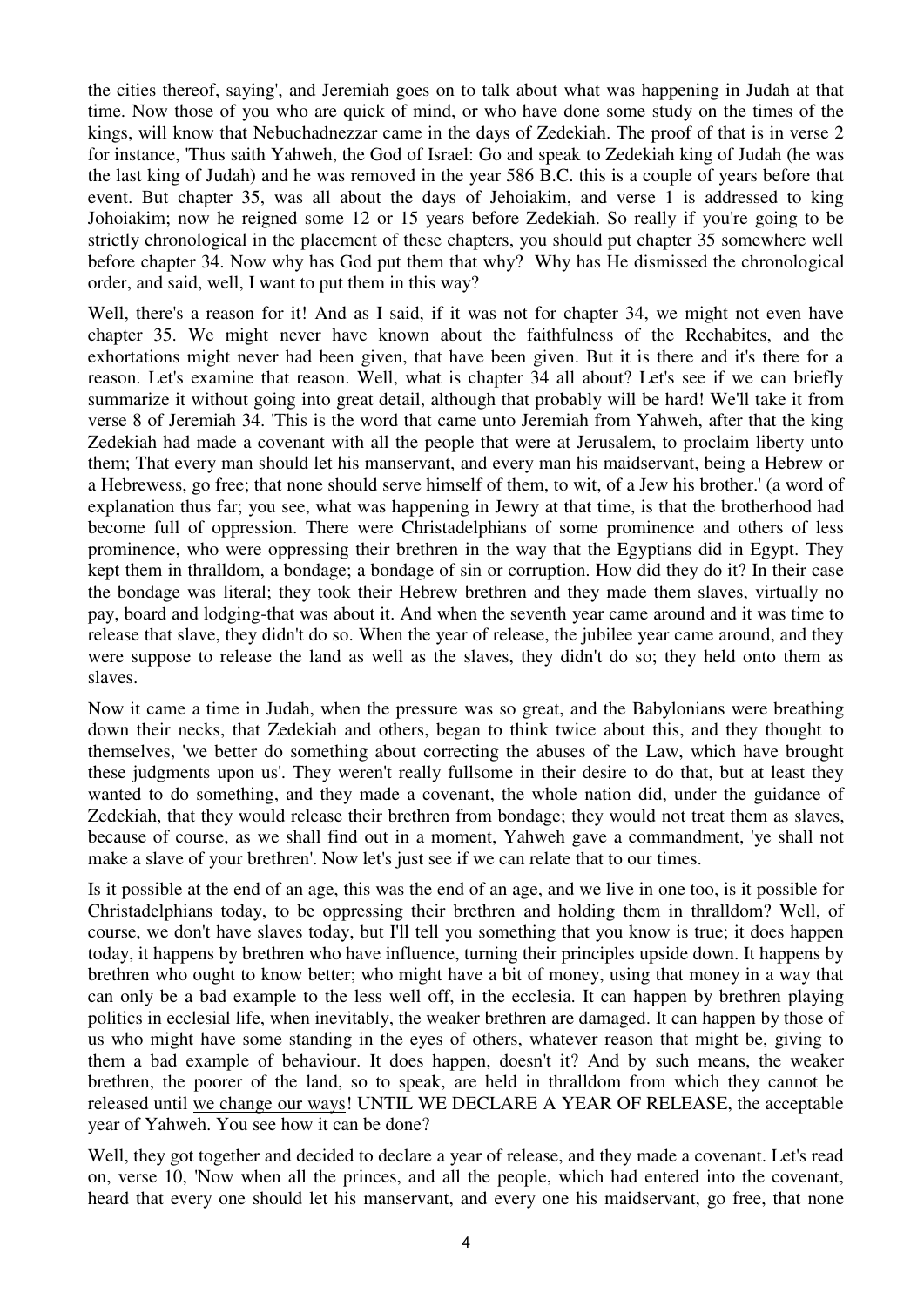should serve themselves of them any more, then they obeyed, and let them go.' (Thus far so good! They were doing the right thing) 'But afterward they turned, and caused the servants and the handmaids, whom they had let go free, to return, and brought them into subjection for servants and for handmaids' (Now you know what we don't always realize this, Yahweh is absolutely faithful to His covenants. He marks through the pieces of Abraham's foreign victims, to testify that even though there was some question mark perhaps, about Abraham, because he was flesh, there could never be a question mark about Yahweh). He would be absolutely faithful to His covenants. When we make a covenant, He requires us to be just as faithful! When we cut a covenant, which it was what they were doing here, He requires us to meet our committment! and He will hold us blame worthy if we don't. They made their covenant, but afterward they turned, and put their brethren back into bondage. Now that was the issue of Jeremiah 34, let's see how it unfolds, and just if you wouldn't mind, if you can take on board amongst the wilder of words, some very pithy phrases from Jeremiah 34, and just keep them in the back of your mind. You'll need them later on! (In fact, I'm going to get you to use two hands later on, and come back to Jeremiah 34 as we look at Genesis chapter 15 again.

Let's just read on from verse 12 of this 34th chapter, 'Therefore the word of Yahweh came to Jeremiah from Yahweh, saying, Thus saith Yahweh, the God of Israel (covenant name) I made a covenant with your fathers in the day that I brought them forth out of the land of Egypt, out of the house of bondmen' (hence there was a law as I said at that time), 'At the end of seven years let ye, every man his brother a Hebrew, which have been sold unto thee; and when he had served thee 6 years, thou shalt let him go free from thee, but your fathers hearkened not unto Me, neither inclined they their ear. And ye were now turned, and had done right in my sight, in proclaiming liberty every man to his neighbour; and ye had made a covenant before Me in the house which is called by my name. But ye turned and polluted My name' (now there's something that needs to be considered) By making a covenant in the house that was called by His name, and passing between the pieces of the covenant victim, they polluted His name by turning and changing their minds. And Yahweh's name is polluted is it not, when we do the same? When people turn from the truth or turn back to their old way of life, they pollute not just themselves, but the name that they bear, and they will be held accountable for it. 'Ye turned and polluted My name, and caused every man his servant, and every man his handmaid, whom he had set at liberty at their pleasure, to return, and brought them into subjection, to be servants and handmaids. THEREFORE, (look at the words, the somber words of verse 17) 'Therefore, thus saith Yahweh, Ye have not hearkened unto Me, in proclaiming liberty, every one to his brother, and every man to his neighbour: behold, I proclaim a liberty for you (and ironically Yahweh says this) 'I proclaim a liberty for you (this sort of liberty) to the sword, to the pestilence, to the famine, and I will make you to be removed into all the kingdoms of the earth' (that was the liberty to be proclaimed to them, and they will become bondmen in lands outside their own). That was their punishment and their reward!

'And I will give, verse 18, the men that have transgressed My covenant, which have not performed the words of the covenant which they had made before me, when they cut the calf in twain, and passed between the parts therof. (Now here's your connection! you notice in your bible in the AV, that when you read Genesis 15, it directs you to Jeremiah 34) We're reading Jeremiah 34 and you'll find probably, if you look carefully enough, that it may refer you to Genesis 15, and it does! because everybody can see that there's a connection with Genesis 15. No problem about that, but why is there a connection with Genesis 15? Why is it that the prophet spells it out, that they made a covenant? the word means 'to cut a covenant'. And they passed between the pieces; aren't we being told, Go back to Genesis 15! Look at that, and you'll understand what this is all about! and we shall in due time, do just that, God willing.

'And the princes of Judah, and the princes of Jerusalem, verse 19, the eunuchs, and the priests, and all the people of the land, which passed between the parts of the calf: I will even give them into the hand of their enemies, and into the hand of them that seek their life'. (Look at the next words, just keep them on board) and their dead bodies shall be for meat unto the fowls of the heaven, and to the beasts of the earth'. When you cut a covenant and you divided the animals, and set them asunder side by side, you were really saying to Yahweh, 'that is me!; I am prepared to lay down my life, to fulfill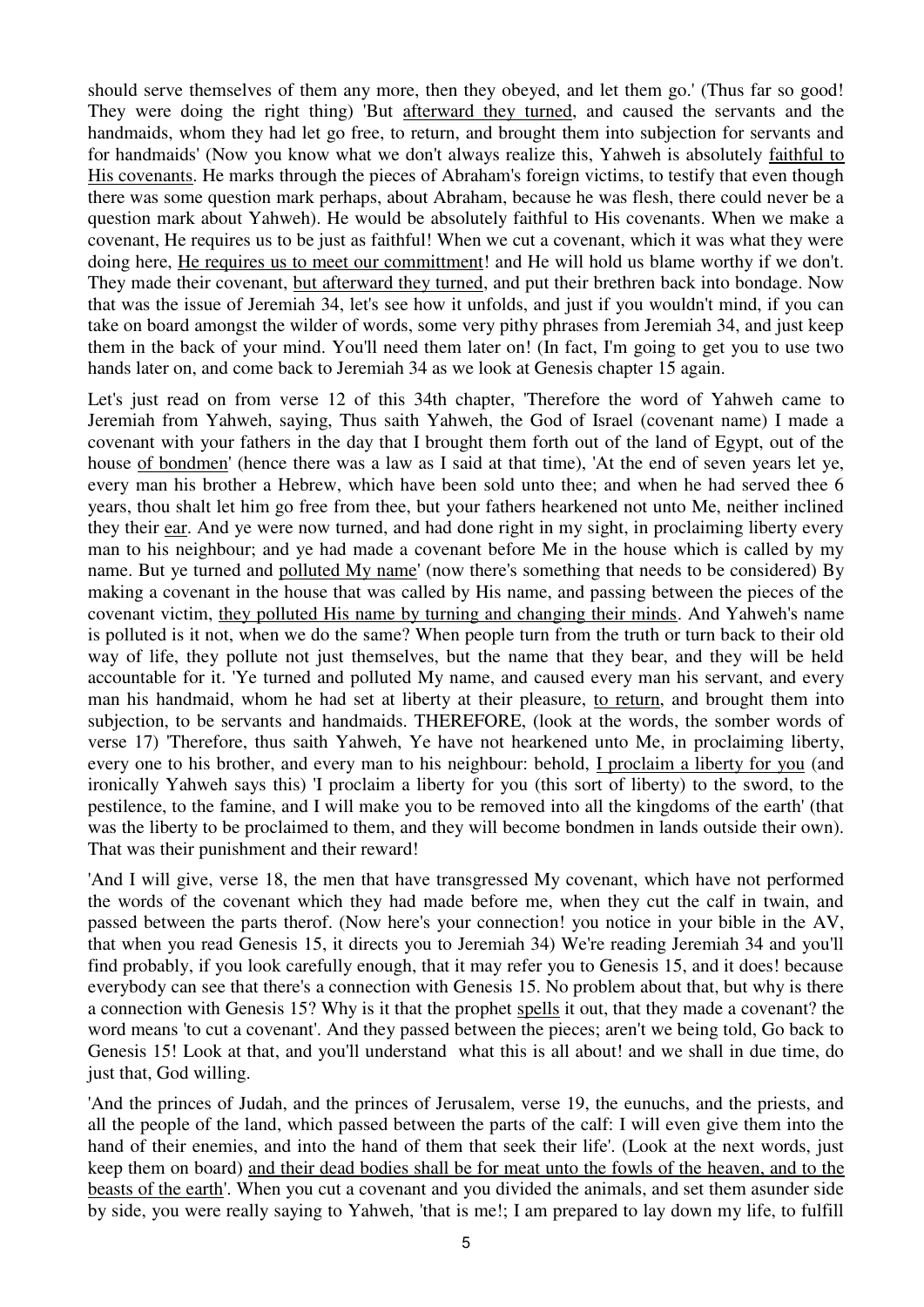the conditions of the covenant that I make. That's me! And they passed between the pieces, and Yahweh said, 'Because you haven't fulfilled that covenant, I'll let the fowls of the heaven pluck your flesh; they will take away the pieces of that covenant victim'. Now, you've got that? just keep it in the back of your mind.

Well then, what's this got to do with Jeremiah 35? Why have we got something in Jeremiah 35 that is chronologically out of order with Jeremiah's prophecy? Well, you see Jeremiah 35 is there, for the very same reason, that the Lord Jesus Christ in Matthew 12 quoted the case of the Gentiles, remember, against His own generation? And the same reason why in Luke chapter 4 in the synagogue of Nazareth He quoted the widow of Zarephath and Naaman the Syrian! against His own generation. Gentiles had what Israel lacked! The true Israel of God was to be found in Gentiles that had been 'plucked out of darkness' and brought from the prison, 'whose eyes had been opened' and unto whom Yahweh's servant was 'a light'. They were witnesses and will stand in the judgment against them; as will the Rechabites against their generation! And that's why that chapter is there; here are my weaknesses, saith Yahweh, against you! Because you have broken my covenant, because you hold your brethren in thralldom, and you lock them up in bondage which I forbade you to do; I released you from bondage and you were baptised into Moses in the Red Sea, and I commanded you not to hold your brethren in sin, but look what you're doing to them? You made a covenant before Me; you passed between the pieces; you gave witness that you would keep that covenant and then you turned from your way. I'll bring out My witnesses; here they are! You look at them, the Rechabites!

And so we read in verse 2 of Jeremiah 35, 'That Jeremiah was commanded to go unto the house of the Rechabites, and speak unto them, and bring them into the house of Yahweh, into one of the chambers, and give them wine to drink.' What's wrong with that? I've heard those words myself! What's wrong with drinking a little wine? Well, I suppose nothing in those days was wrong with drinking wine; I suppose there are those that argue the same today; , that wasn't the point of it! The point was that the Rechabites had a well known tradition, more than a tradition, they had a family law; a statute, a principle by which their family operated, and they were unique for it. And they had stood for it without ever wavering, from their faithfulness to that statute. That was the point of it; We'll say more about the wine in a moment; just hang on and we'll see what the context has got to say about, who they were, and what they said.

We read in verse 3, 'I took Jaazaniah (his name means 'heard of Jah') the son of Jeremiah (which means 'raised up of Jah' or 'whom Jah hath appointed') the son of Habaziniah (whose name means 'the lamp of Jah'), and his brethren, and all his sons, and the whole house of the Rechabites (not just a few members; they didn't go around the ecclesia and say, well, you're the best we've got; we'll put them up as an example. He took the whole ecclesia) 'And I brought them into the house of Yahweh, into the chamber of the sons of Hanan, the son of Igdaliah, a man of God, which was by the chamber of the princes, which was above the chamber of Maaseiah the son of Shallum, the keeper of the door' (we could go into that particular matter about the connection between Shallum and Huldah the prophetess in the days of Josiah, and the school of the prophets that were there to be found, but that's apart from the subject we're dealing with, so we'll leave it).

Verse 5 says, 'I set before the sons of the house of the Rechabites pots full of wine, and cups, and I said unto them, Drink ye wine. But they said, verse 6, We will drink no wine; for Jehonadab the son of Rechab our father commanded us, saying, Ye shall drink no wine, neither ye, nor your sons for ever'. Now there would have been many in Israel that would have said, 'Now that's an unreasonable standard; there was no reason why Jonadab the son of Rechab should have laid down a law like that; and we've got no intentions of obeying it; you can obey it if you like; if you want to keep that standard that's your problem, but don't you try to impress upon us that we should keep that standard; we know what the principles of the truth are, that's not one of them'. Well it was one of them! because you see, there was a class of people in the nation, who were never to drink wine, and you know who there were? They were the sons of Aaron, the priests of the nation, 'ye shall not drink wine', said Yahweh to them, as Aaron stood above the ashes of his two eldest sons, and their flesh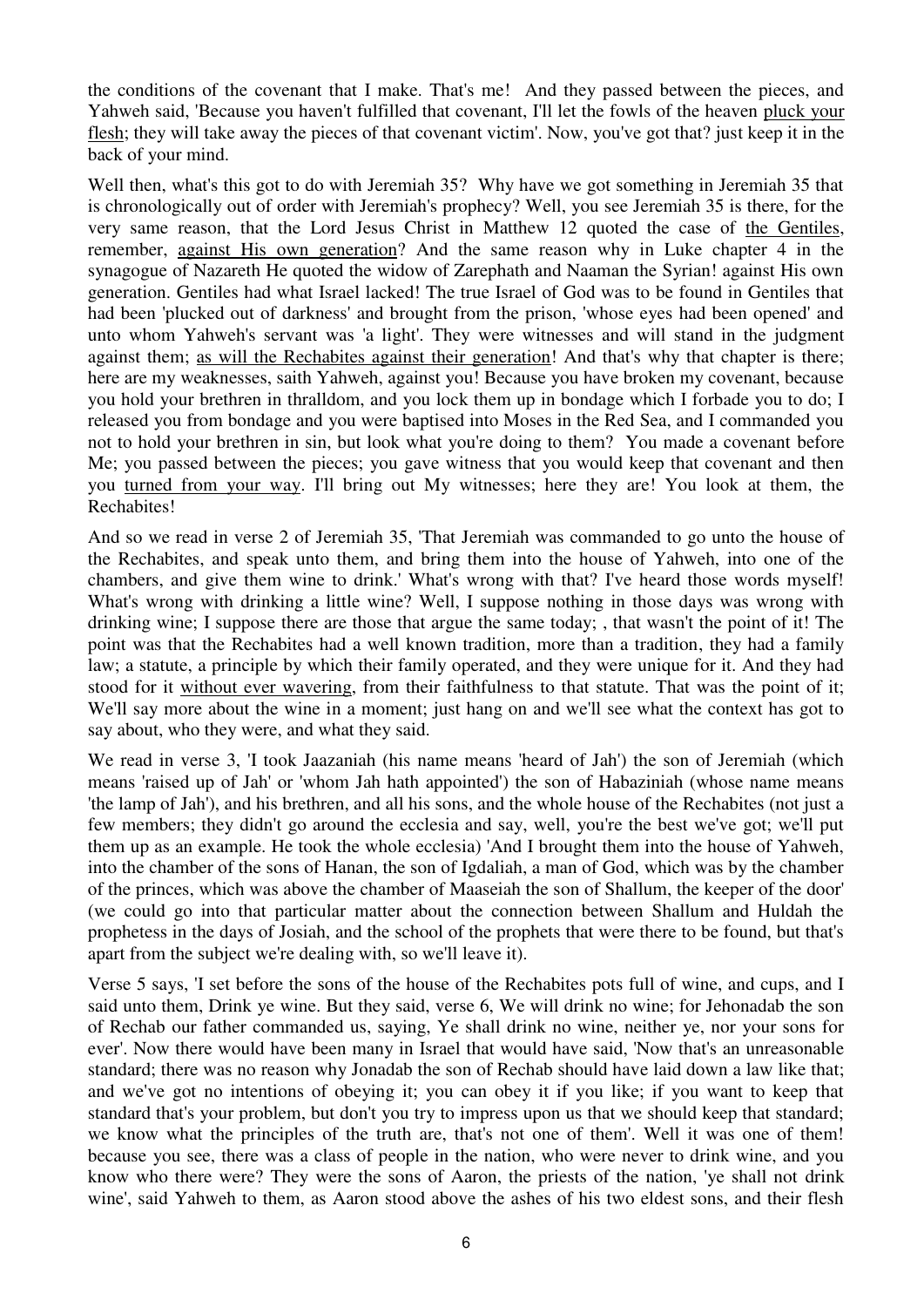was still frying in his presence. DON'T DRINK WINE, because it befuddles your mind; now we know what wine is it's a symbol of the evil, carnal and corrupting doctrines of the Roman Catholic system, isn't it?

'The wine of Babylon', and it's at work today in the minds of people, some of whom should know better. And they had a pioneer did the Rechabites who said, (it is his words and probably in his writings) that 'they were never, ever to drink the wine of Babylon' because of what he saw it do, to Jehu, the judge of the house of Ahab. Brethren and sisters, we'll have cause to look at that particular point in a moment, but let's just extend the other one. How can we learn a lesson from the Rechabites? You know we have a faithful pioneer, not just one but a couple, and one of them, has in a sense, commanded us 'never to drink the wine of Babylon'. The wine of Babylon comes in many forms today; it comes in the garb of reasonableness; it comes in the garb of humanism, the doctrine which says that the interests of man ought to be placed, at least squarely, with those of God, and of His word. And there are those who would go to the extent of saying that the interests and desires of man would be put above the Word of God. Hence, you'll find the people of the churches today, arguing that the bible says nothing really about the terrible crimes of Sodom; and they would dismiss that as not even being part and parcel of the life of a so-called Christian. That he can allow that kind of thing to go on and not worry about it. Wink at it, why worry? They've got their rights they're human beings, if they happen to be bent that way, let them go! THAT'S THE WINE OF BABYLON, the corrupting influence of the church that has always stood for expediency; 'if you want to keep the flock, you bend to the flock! You change your rules and regulations to try and keep them in; if they won't bend, you bend to them', and you change your doctrines as you see fit, and the churches are full of that. You know it to be true and you also know, that we're not unaffected by it in the brotherhood of Christ. If you want to read the most anti-humanist book, apart from the bible, that's ever been written, read Eureka. If you want to be convinced that you should never touch the 'wine of Babylon' in whatever form it might come in, doctrinally or in practice, read Elpis Israel and Eureka. We've got a pioneer too, who laid down a commandment, 'don't drink that wine', and there are brethren today, who are saying, 'it's alright to dismiss the writings of the doctor and to toss out his interpretations on the Apocalypse, and they're not just brethren who would have no impact upon anybody else, are they? They are ones who ought to know better! And as uncomfortable as it might be for us to have to live in an brotherhood that is increasingly going that way, it's going to be a whole lot more uncomfortable if we're sucked in by it!

And here was a generation of people, right at the end of an age, who had kept faithfully the standards of their pioneers for 250 years, and we've been here since Dr. Thomas, a 140 years minus 2. We've got a 110 to go, to match the Rechabites; and if Christ was to delay, and thank God He will not, but if He was to delay can you give me a water tight guarantee, that in 110 years time, the brotherhood of Christ will still have in it, people who will insist upon the writings of the pioneers, and their interpretation of scripture and above all that, will insist upon the way of life that our pioneers lived, and their attitudes to the truth and its standards? Can you give me a guarantee, that in 110 years time, that that will be the case? I CAN'T GIVE IT, AND YOU CAN'T GIVE IT! because I know, and I've said it to brethren, 'give us 50 years, we won't get it but give us 50 years and you'll be lucky, to find someone who still stands, by what we call the 'pioneering approach to the truth'.

250 years they stood by the words of their pioneers! And they could have argued that those words weren't in the bible, in fact they were, as we know, that the bulk of what the doctor wrote, is supported by scripture. And all the nuisance that flows from certain quarters about 'doctrinal matters and other matters' is just that; it is nuisance! And though it may be in sweet sounding words it is the insidious wine of Babylon. When we lose sight of the reality of that, we've lost sight of the lesson of the Rechabites. And like those who stood with Zedekiah, 'the birds will pluck our flesh'. Brethren and sisters, that's the message of Jeremiah 35 in a nutshell; you've heard it before, haven't you? and it's not put there just to see (tape turned) Yahweh's determination, to use such a people, as a witness against His own. Have you got that? As a witness against His own, and they were not His own, in the natural sense, because they were a Gentile family.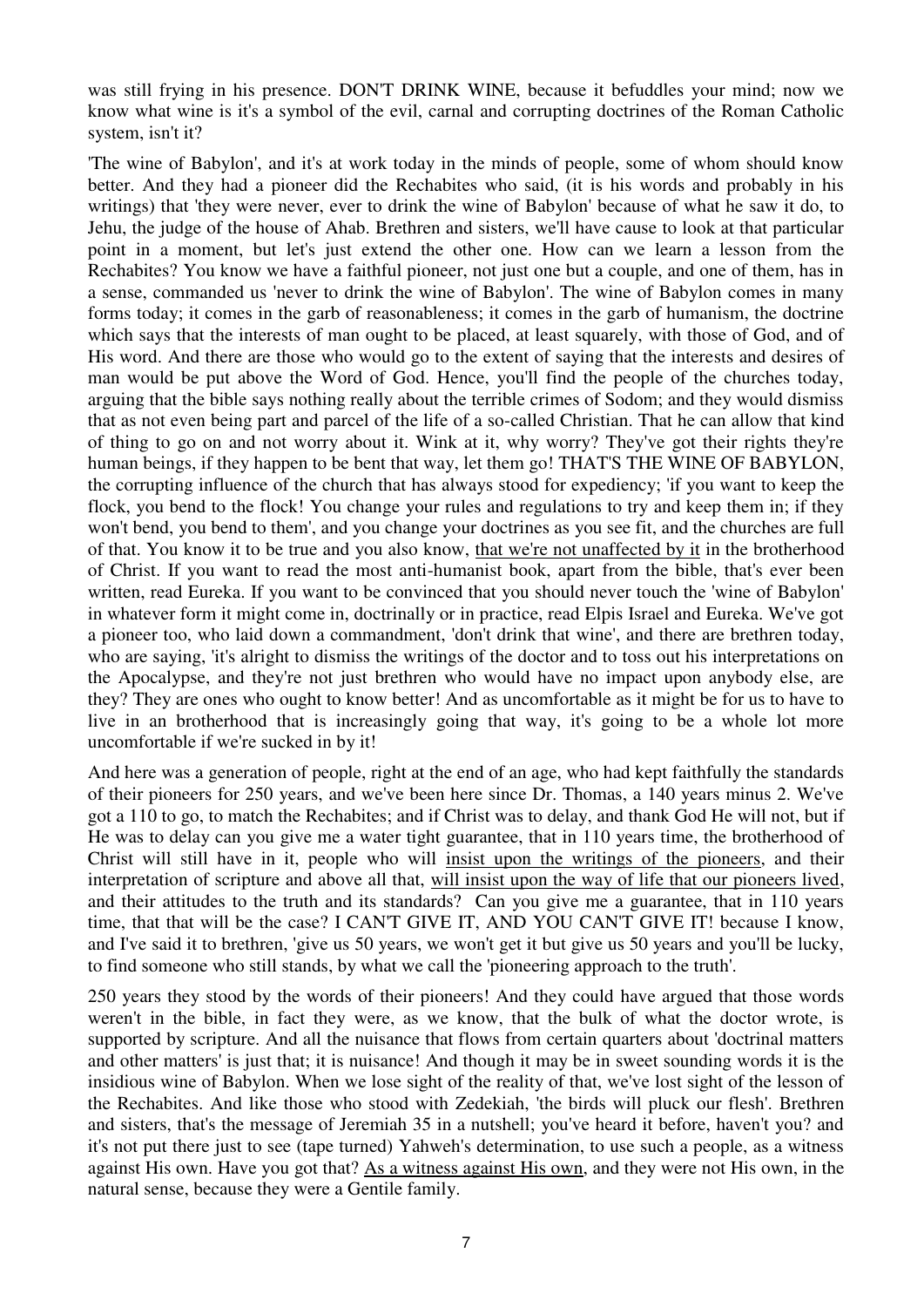What do they do? Let's have a look at verse 6, have a look at why, 'Ye shall drink no wine, neither ye, nor your sons forever. Neither shall ye build house, nor sow seed' (Abraham, Isaac and Jacob dwelt in tents; they looked for a city whose builder and maker was God. They that say such things have no need of a city, they look for one that is beyond the present; they live as strangers and pilgrims on the earth. They're not connected to the things that belong to this life; they might use certain things that belong to this life, but they're not connected to it; but they can't leave it) And the Rechabites never had houses, nor did they sow crops, because that would have meant that they'd have to stay in one place; they were strangers and pilgrims. , here were a people that had an Abrahamic way of life; I'm not suggesting for a moment, that we should sell our house and buy a tent; it's not what it's all about is it? It's all a question of what is up here; it's all a matter of what's in here!, they had it right up there (in their minds)

So in verse 8 they said, and they could say it without boasting, 'Thus have we obeyed the voice of Jehonadab the son of Rechab our father in all that he hath charged us, to drink no wine all our days, we, our wives, our sons, nor our daughters (are you getting this?) It wasn't just a matter of the brethren going to an AB meeting and saying, 'well, we better hang on to a certain standard; it was a question of the whole ecclesia being involved right down to the tiny tots. 'Neither we, our wives, our sons nor our daughters', how on earth do you get an entire ecclesia to keep a set of standards for 250 years? How do you do it? I've yet to belong to an ecclesia that can keep the standards for 2-1/2 years let alone 250 years. Well, you see, you can't make a step towards progress in that matter unless you have education in the home, unless it is a question of we, the brethren, the wives and the sons and the daughters, getting around the table and discussing the things that belong to the Word, being assisted by the words of their pioneers. Do you have a junior Elpis Israel class in your ecclesia? Does your ecclesia have a Senior Elpis Israel class? Do you have Elpis Israel and Eureka in your home? Do your children know those books? Do they have any concept of what's inside them? , we've got no hope in the world of hanging on to the standards of the truth, unless we cultivate the attitude of the Rechabites and get some education into our homes and our families, that it might be transferred to the ecclesia, and that is why the battle is being lost on the wider front, is it not? That is why things are so bad in places; you show me a healthy ecclesia and I'll show you book shelves that are denuded of the pioneer writings, because they're in their hands and they're reading them! You show me an unhealthy ecclesia where there are problems galore, where standards are not being held, and I'll show you a home that bears the name Christadelphian, where the bookshelves are full of the pioneer writings, but they're covered in dust. You know it's true, don't you? and not a soul in this hall would argue with that, and yet there's been some dust gathering on my Eureka in recent times, which ought to be dusted off, because I'm being affected by the wine of Babylon, and the spirit of humanism as you all are as well. , that's the lesson of the Rechabites; let's get back to the pioneers and to their way of living; let's get the education of our children into prominence in the home; let's , get the whole ecclesia centred around the things that we know to be right, then, we can have the promise that was given to the Rechabites that we shall look at later on.

Well, then, quite apart from the issues that we've talked about, the wine of Babylon, the need to honour the fathers, which was the first commandment that was given with promise, 'ye shall inherit the land'. Remember the words of Exodus 20 verse 12, 'ye shall live long upon the land', the Rechabites got that promise and they lived longer upon that land than any of the seed of Abraham, because they had an honour of the fathers, and they were strangers and pilgrims. Well then, who was this Jehonadab the son of Rechab? what was he all about? Why was he such a dominate individual? why was it that his words had impact upon his family? Let's have a look at him!

Let's go back to 2 Kings chapter 10. Ever ridden in a chariot before, ? This feels somewhat like a chariot up here, it doesn't go up and down like a chariot. Those of you that have ridden in a chariot will know, that chariot riding is not, it is not as easy as falling off a log! it requires a bit more balance than that; those of you who have ridden in the chariot of Jehu, the son of Nimshi, would have known what it's like to drive with a maniac? We know of course, that he drove furiously, and in the translations they say, 'he drove like a mad man', (no further comment) You all have had the experience, I suppose, (that's not a reference to bro. Dennis who brought me here this afternoon).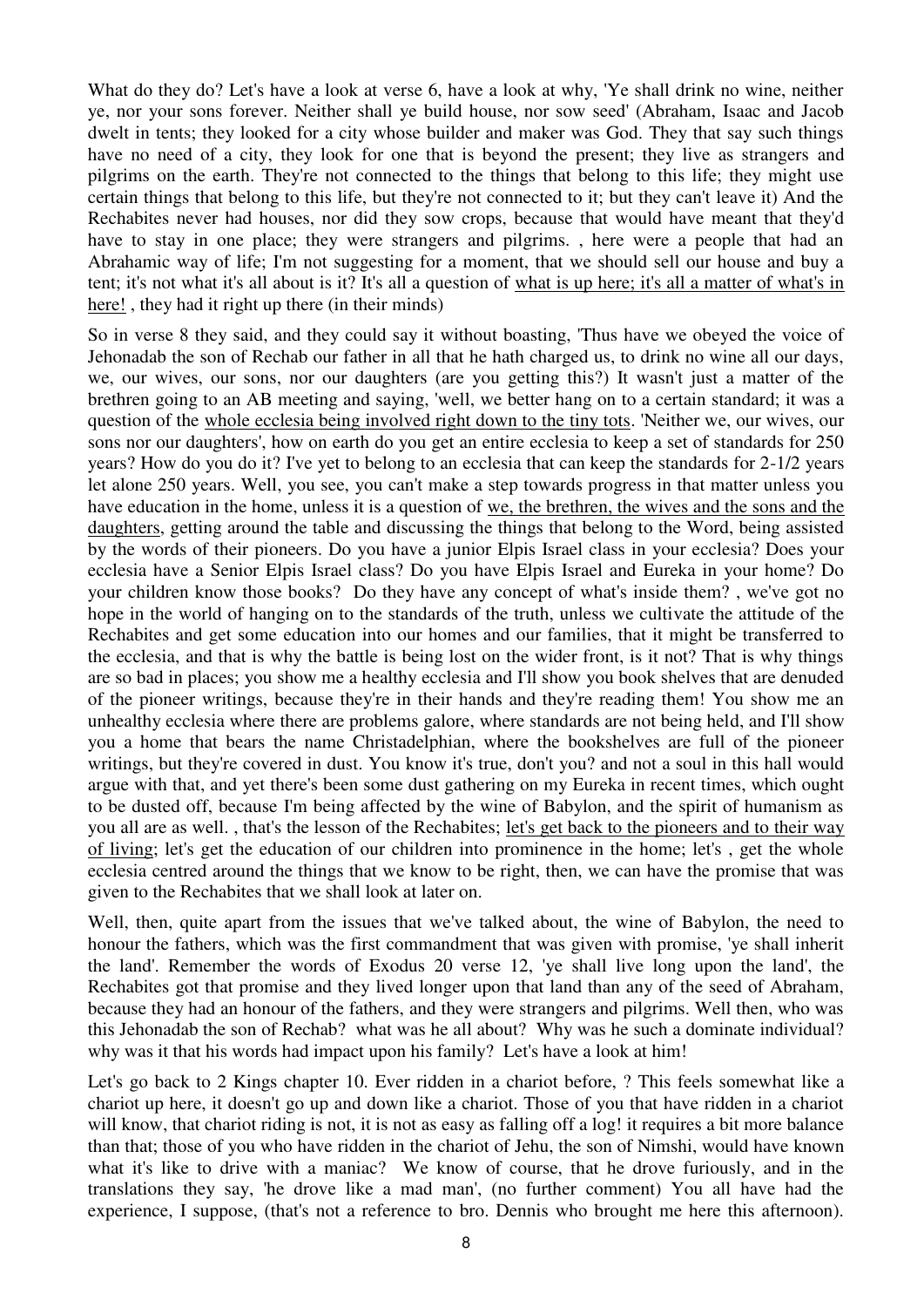Now, the experience of riding in the chariot of Jehu would have been something to remember; but it wasn't that that Jehonadab remembered as we shall see! 2 Kings chapter 10 comes in the wake of the slaughter of the family of Ahab. 70 heads lay at the gate of Jezreel, in two heaps. In that word, it tells of the grizzly remains of the grandchildren of Ahab, and as Jehu swept from Jezreel towards Samaria, to take the kingdom, he encountered 42 princes of the tribe of Judah, and he slew them in the way, casting their dead bodies in the pit. And as he made his way from that slaughter to take Samaria he lighted upon a man who was coming to meet him, who had heard of the events of the last few days.

Verse 15 of 2 Kings 10, 'And when he was departed thence, he lighted on Jehonadab the son of Rechab coming to meet him; and he saluted him, and said to him, Is thine heart right, as my heart is with thy heart? And he said, (two words) It is;' When Jehonadab spoke he spoke, not a great deal of words, but an enormous amount of meaning! It is. 'Well, come up into my chariot', and he did just that. Well, who was it? We don't know who he was? but yes, we do! We know he was a descendant of a Gentile family that attached themselves to Israel in the wilderness (a little bit more about that in a moment) because he's called Jehonadab the son of Rechab. Now Jehonadab is a name that is very interesting, and it means, 'whom Yahweh hath impelled'. The Hebrew word 'nadab' means 'to impel' and therefore, to offer spontaneously'; it's the way that Yahweh should work in our lives and He can work this way; He can make us offer ourselves spontaneously by the power of His word; it impels us, we can't hold back. Now here was a man whom Yahweh had impelled, and he was the son of Rechab; now Rechab means 'the horsemen or the rider' (I suggest to take a note of that because it's quite important). So here was 'he whom Yahweh impelled' the family builder of the horseman or the rider, and he comes to meet Jehu because he was going to go with him to see the destruction of the house of Ahab, and of course, of the worshippers of Baal, which was the wine of Babylon in Israel. That's what he was on about; the destruction of the wine of Babylon out of Israel. Is your heart right? 'Yes, it is'! Well, come up'. Now look at the record.

'Give me thine hand' (they made a covenant) and he gave him his hand, and he took him up into the chariot'. Now in the Hebrew the word for 'chariot' at the end of verse 15 is the word 'merkabah' and it means 'a vehicle, a chariot'. Well you might say to me, 'So what!' just bear in mind, the scripture is trying to tell us something here because it again says in verse 16, 'He said, Come with me and see my zeal (this is Jehu talking) see my zeal for Yahweh' (which didn't quite come out the way that he thought it would) 'So they made him ride in his chariot'. Different word in the Hebrew it's the word 'rekeb' from the root 'rakab' from which the name 'Rechab' of verse 15 comes. So you might say to me, Well so what? Take down these verses and look at them in your own time, have a look at 2 Kings 2:11-12 where the word is used twice, the record where Elijah was divided from Elisha 'by the chariots of fire' they were the 'rekebs'; not the word 'merkabah' which is used of Jehu's chariot in verse 15. Because you see when Jehonadab was in the chariot, it became a 'rekeb' and when Yahweh sent the chariots of fire to remove Elijah from the presence of Israel, He sent the 'rekebs', and those chariots of fire we know, remained with Elisha, because in 2 Kings chapter 6 and verse 17 which is your next reference, when they came and they were in Dotham, and were surrounded by the Assyrians, Elisha said to his servant, 'Don't worry; Yahweh is with us; and he prayed to Yahweh to open the young man's eyes, and the young man's eyes were opened and he saw chariots and horsemen round about Elisha. There they were still with him; and when king Joash the son of Jehu came along to Elisha as he was about to die, do you know what he said to him in 2 Kings 13 and verse 14? Well, he said this, 'Elisha was fallen sick of his sickness whereof he died. And Joash the king of Israel came down unto him, and wept over his face, and said, O my father, my father, the chariot (rekeb) of Israel, and the horsemen thereof'; he was both the vehicle and he was the rider! And that word 'rekeb' , in used in 1 Chronicles 28 and verse 18 in the same verse, right next door to the phrase, that speaks about the cherubims. It is as though Yahweh would have us see, that there was a connection between the chariot (the rekeb) and the cherubims. The chariots of God are 20,000, said Psalm 68:17, because they are the vehicles of Yahweh to take the Lord Jesus Christ into the land of promise, Hosea, as the ark of God. Brethren and sisters, Yahweh has vehicles by which He rides through the ecclesia; and Jehu's chariot did not become the 'rekeb' until such time as Jehonadab the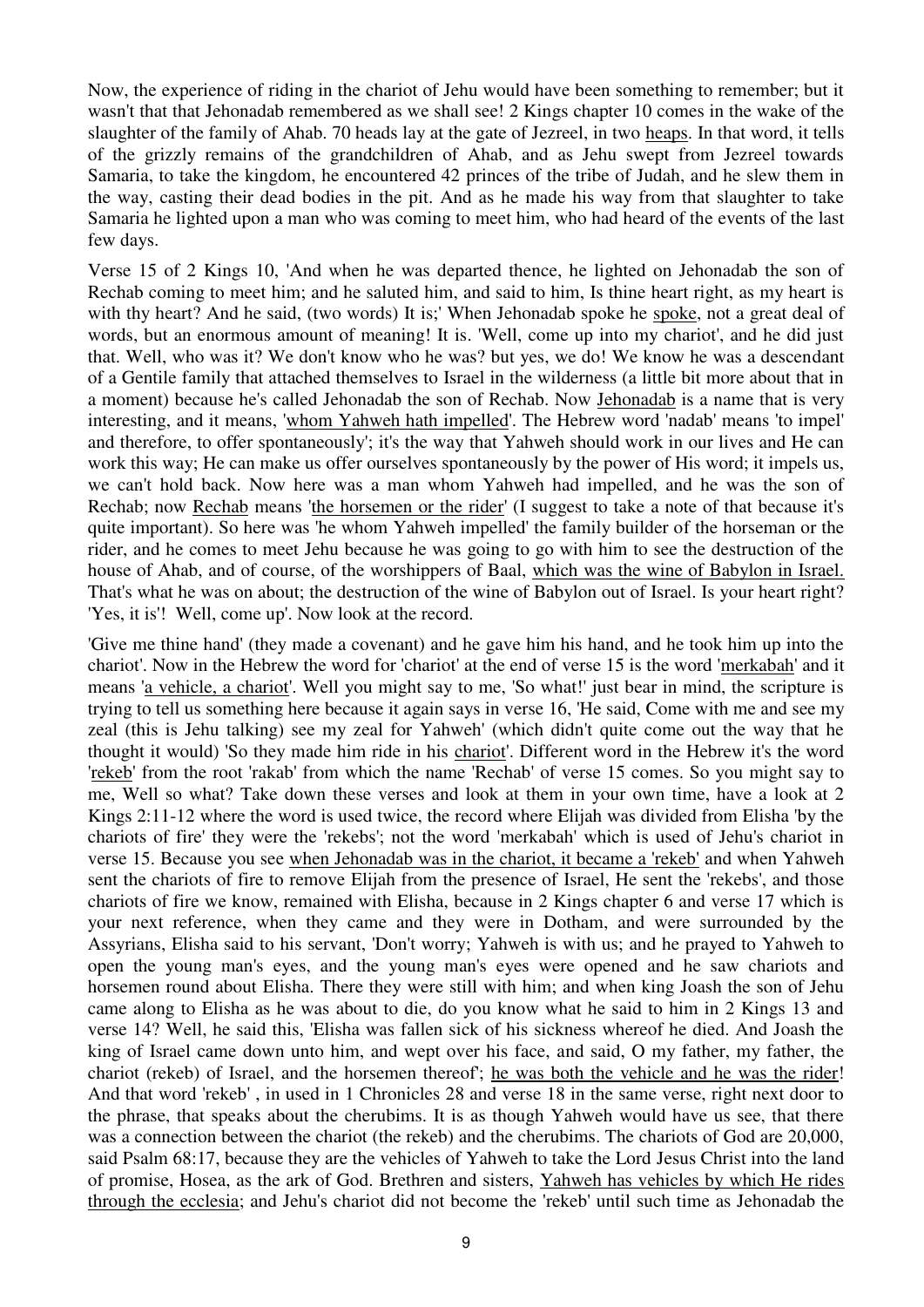son of Rechab, the rider, got into it! It is said by John of Jerusalem one of the rabbis that recorded a certain history of the times, that Jehonadab the son of Rechab was a disciple of Elisha; isn't that fitting if it's true? 'My father, my father, the chariot of Israel and the horsemen thereof'.

So here we have something that speaks to us of a 'divine work' and Yahweh was working through such men as Jehonadab, and in fact, Jehu, to bring about the end of the 'wine of Babylon' in the house of Israel. The drunkards of Ephraim would be swept away, but , there is a hint in the Word, that the reformation of Jehu came to a grinding halt, his chariot ceased to be a 'rekeb' and became a 'merkabah' because there came a time when Jehu, with the wealth of the monarchy, turned to drink wine, and as a result of it, the wine of Babylon did not disappear from Israel, and he turned back to the worship of Jeroboam, and did not complete his zeal for Yahweh, by cleaning up the ecclesia of God. , it was probably after that, that Jehonadab the son of Rechab said to his own children, 'you will not ever drink wine' because you are a priesthood in this nation'. No one else is going to do it, but you are going to do it. You'll never drink wine and you'll never ensconce yourself in a palace like Jehu and start tipping the wine down your throat; live out in the paddocks and tents; don't you plant any crops. And they didn't; they never did; they were faithful to the end of the age, for 250 years.

1 Chronicles 2 gives us a key; (I'm going to have to hurry; I've got a couple of references to look at, 3 in fact, before we can get to Genesis 15.) 1 Chronicles 2 and verse 55 we're told in the list which concerns the house of Judah, 'The families of the scribes which dwelt at Jabez: the Tirathites, the Shimeathites, and Suchathites. These are the Kenites that came of Hemath, the father of the house of Rechab', now there is our key that tells us that the Rechabites were in fact, Kenites. And you'll recall from our session this afternoon, that the Kenites were one of the tribes of Canaan, who inhabited the land in the days of Abraham. So here we have another faithful family of Gentiles in Israel. And uniquely faithful, because, whereas the entire nation had turned away from God, bar a few, a whole family of Gentiles remained faithful to the end, for which they were duly rewarded as we shall see!

Let us go back to Judges chapter 1 where we were this afternoon, and look at two references in Judges which tell us something about the Kenites. Judges 1 and verse 16, 'The children of the Kenite, (and here's our second important point, for here we find the origin of the Kenites or Rechabites in Israel) Moses' father-in-law, went up out of the city of palm trees (Jericho) with the children of Judah .........' So that verse tells us that Jethro was regarded as a Kenite, and his family were known in Israel as the Kenites. Now Judges 4 as a sad note to play in this story, because in verse 11, we read of the only unfaithful Kenite of the scriptures, who had joined himself to King Sin, to Jabin the king of Hazor. Judges 4:11 we read, 'Now Heber the Kenite, which was of the children of Hobab, the (brother-in-law) of Moses, as it should read, had severed himself from the Kenites, and pitched his tent unto the plain.......'; so we have those two pieces of information, which added to 1 Chronicles 2:55, tell us this; that the Rechabites were Kenites, that the Kenites had there origin in Israel through the family of Jethro, and that the man who brought them into Israel was Hobab, the brother-in-law of Moses.

Now you come with me to Numbers chapter 10, because in Numbers 10 we are told something about Hobab; now we really should look at Exodus 18 in this regard, the record of the way in which Jethro came to Moses in the wilderness; brought Zipporah his wife and how he showed his faith in Yahweh and accepted the principles of the Abrahamic covenant. But because time is escaping from us, I'll let you do that on your own time, Exodus 18:1-12. But here in Numbers chapter 10, we have the record of Hobab. Numbers 10 and verse 29, 'And Moses said, (and this was the time when Israel was about to leave Sinai for the land) Moses said unto Hobab, whose name means 'cherished', the son of Raguel or Reuel, which means 'friend of God' and another name for Jethro, the Midianite (he's called here, because of his background) Moses' father-in-law, We are journeying unto the place of which Yahweh said (this is what Moses said to Hobab) I will give it you: Then Moses said to him, come thou with us, and we will do thee good: for Yahweh hath spoken good concerning Israel'. Now Moses is trying to get Hobab who was a nomad, living in the area of Midian or Sinai, to come with Israel to be their eyes. Verse 30, 'And he replied, I will not go: but I will depart to mine own land, and to my kindred. And Moses said, Leave us not, I pray thee; forasmuch as thou knowest how we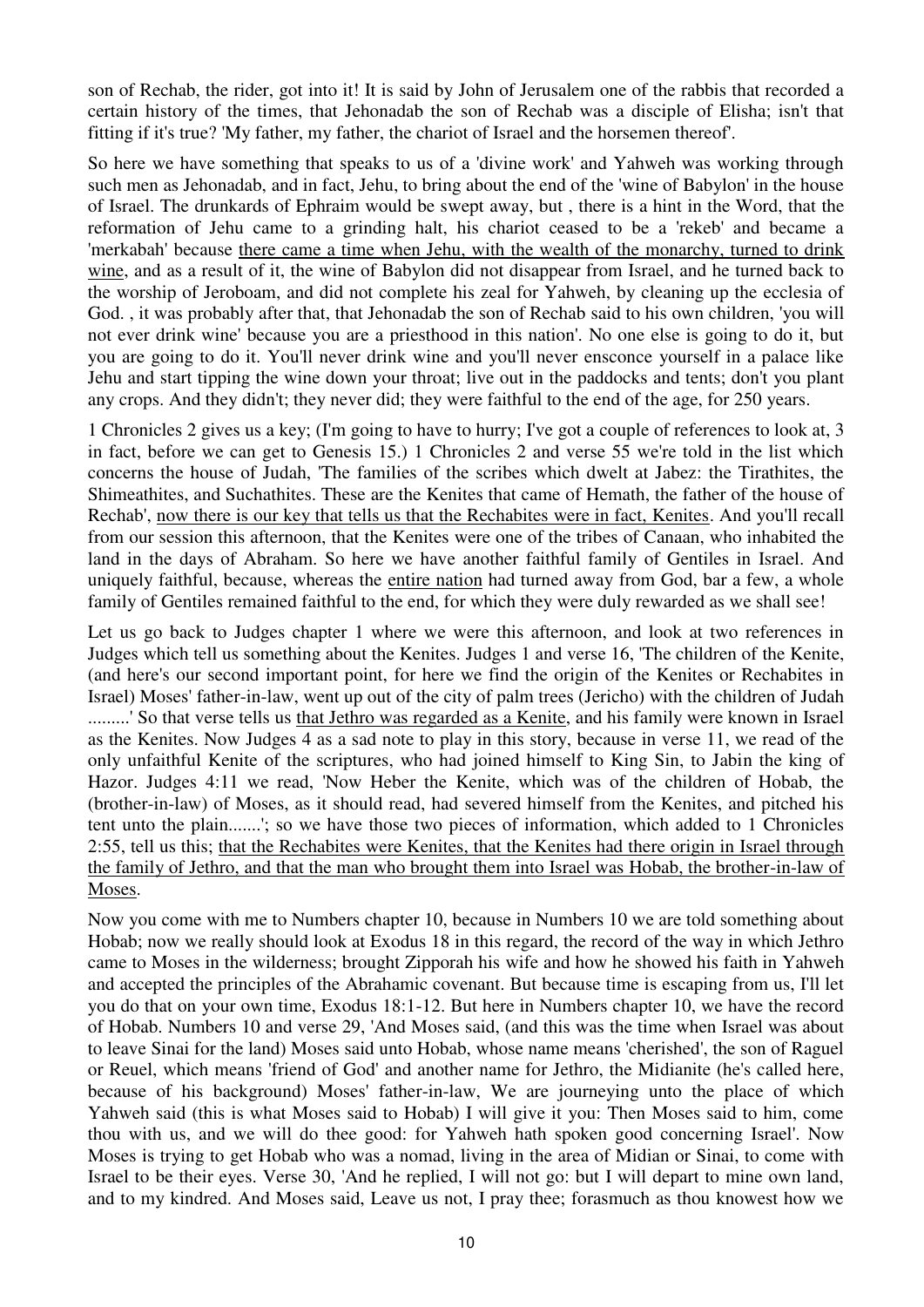are to encamp in the wilderness, and thou mayest be to us instead of eyes. And it shall be, if thou go with us, yea, it shall be, that what goodness Yahweh shall do unto us, the same will we do unto thee'. End of the record. We hear no more of Hobab, we don't hear of his response to what Moses said, we don't know from the record whether his family remained or not, except that we have those accounts in Judges which tell us that there was a family in Israel, who were related to Hobab, the brother-inlaw of Moses. So putting it all together, it's obvious isn't it, as we well know, the bulk of us who have heard this study before, will know that there was a family of Gentiles in the nation of Israel called the Kenites who came from the family of Jethro. They were there and they were still there, when Judah was taken into Babylon. And , it goes further than that as we shall see!

Well then, we've got their origins, we know who they were and where they were from, let's now put our hands in our bibles, Genesis 15, Jeremiah 34. Why did they remain faithful for 250 years after the days of Jehonadab the son of Rechab? Why were they faithful through the 450 years of the judges all except for Heber, the Kenite? What was it that motivated that family? Why did Hobab join himself to Israel? , the answers are given for us in Jeremiah 34 and 35 and Genesis 15. And this is why Yahweh brings forth the Rechabites or the Kenites against His own people. If you've got your hand in Jeremiah 34, put a marker in there, and come back to Genesis 15 and make notes with a marker that way when you read Jeremiah 34 and 35 again, you'll always come back to Genesis 15.

And we saw the context of Jeremiah 34 was the 'releasing from bondage' of those that had been taken as 'servants' by their brethren. And the principle was 'I Yahweh released you from Egypt from the house of bondmen, ye shall not have your brethren as bondmen'. That was the principle; six years, yes, if they need to be sustained, but in the seventh, let them go. The nation saw that under Zedekiah, and they made a covenant, they cut a covenant, and they passed between the pieces of the calf; do you know what? you look at Jeremiah 34 it said in verse 14, 'at the end of seven years, let ye go every man his brother a Hebrew'. Why did Yahweh choose that language? Is it not because in Genesis chapter 14 verse 13 we read, 'And there came one who had escaped and told Abram, the Hebrew, and he was at Hebron, where the promise of chapter 15 was made. Remember that? There's your first point of connection, a crosser-over; you've come out of Egypt crossed the Red Sea, even as Abraham came out of Babylon across the Euphrates; (both baptisms). I DID THAT! Don't you take your brethren into bondage again. Got the point? calls it 'Hebrews'-crosser-overs. Right then, they cut a covenant; have a look at Genesis 15 verses 7 to 12 again. He said unto him (Abraham), I am Yahweh that brought thee out of the Ur of the Chaldees to give thee this land to inherit it. And he said, Adonai Yahweh, whereby shall I know that I shall inherit it?' Reasonable question. 'And He said, take an heifer of three years old, and a she goat of the same age and a ram of the same age, a turtledove and a young pigeon. And he took unto him all these, and divided them in the midst, and laid each piece one against another: but the birds divided he not. And when the fowls came down upon the carcases, Abram drove them away'. But , Abram fell asleep in a moment, didn't he? Who drove the birds away then? Who kept the nations away from Israel? Abram's seed; those animals he divided up were typical of himself, and the seed that would flow forth from him. Yahweh was saying, 'I will be faithful; that's you there Abram; and it points forward to your seed, to the Lord Jesus Christ, who will be the great sacrifice and bring all of those offerings, the heifer, the she goat, the ram, the turtledove, all relating of course, to the offerings that are later on to be ensconced in the Law; He will bring all of them together and be the one great sacrifice, and I will cut a covenant through Him, and He will be a light for the Gentiles. This transaction is very important; I will fulfill my covenant to you, through your seed, and what you've done, is to lay the parts of the beasts side by side, and you're keeping the fowls away. Who's going to do it when you're asleep, Abram? God kept the fowls of the heavens away from Abraham's seed until such time as they broke His covenant.

Have a look at Jeremiah 34 and verses 18 and 19 again; 'I will give the men that transgress My covenant, which have not performed the words of the covenant which they had made before me, when they cut the calf in twain, and passed between the pieces thereof. The princes, the priests the eunuchs and all the people of the land, which passed between the parts of the calf (heifer). I will give them into the hand of their enemies, and into the hand of them that seek their life: and their dead bodies shall be for meat unto the fowls of the heaven'. Got the connection?